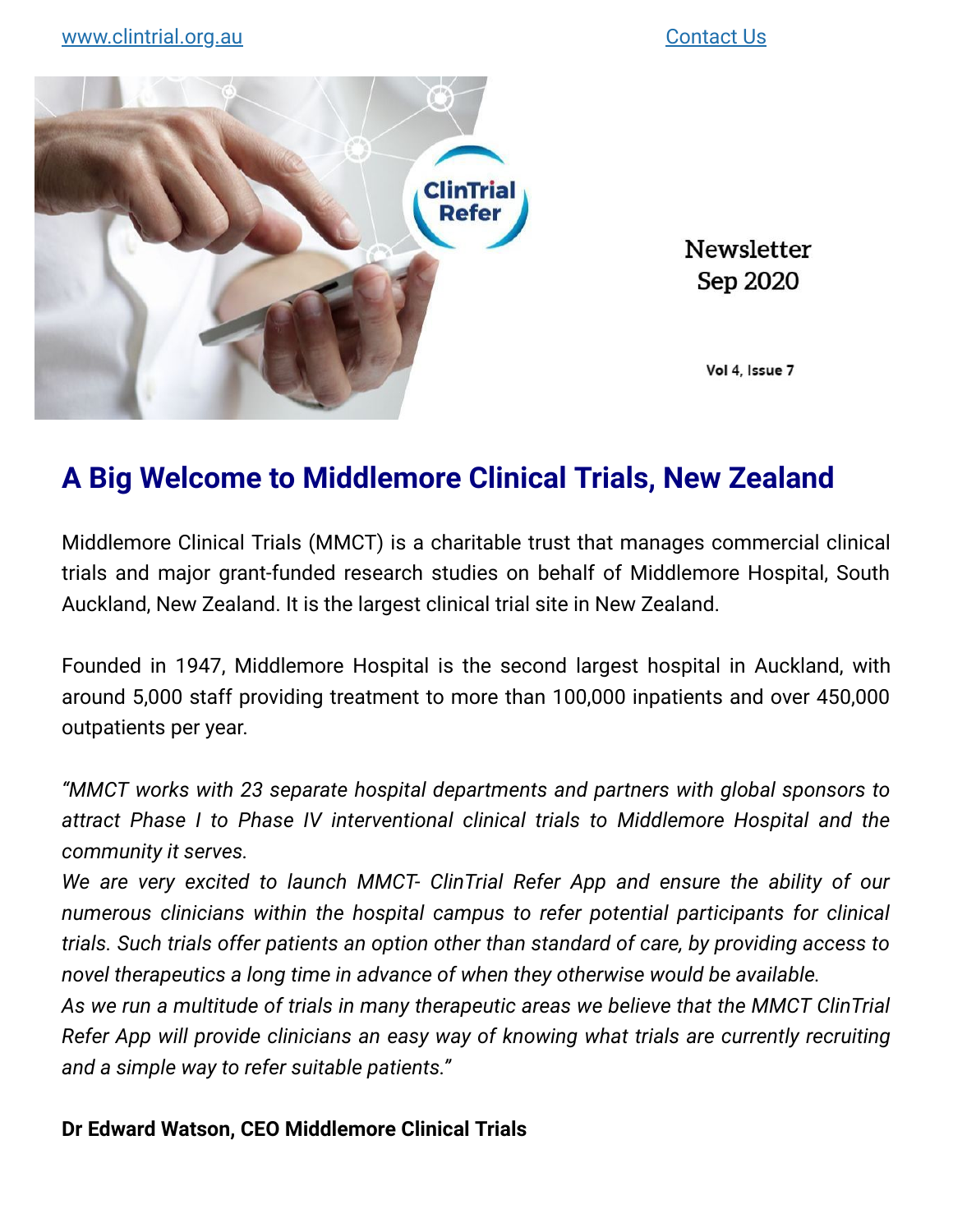

Middlemore Clinical Trials Team

Please join us in welcoming MMCT to the ClinTrial Refer community.

Visit their website [www.middlemoretrials.nz](http://www.middlemoretrials.nz/) to learn more about them and to see the amazing work that they are doing.

# **What Clinicians are saying about ClinTrial Refer**

Dr Jeremy Hudson is the Clinical Director at the North Queensland Skin Centre which is a primary care skin cancer clinic in Townsville, offering screening, diagnosis and management of skin cancers and melanomas. This may range from routine skin checks to management of advanced skin cancers and high risk melanoma patients. He works full time in skin cancer medicine and surgery and has extensive qualifications in the field. He strongly believes that since Townsville has one of the highest rates of skin cancer in the world, his patients deserve access to the best and latest advances in skin cancer medicine, including access to current clinical trials. We recently caught up with Dr Hudson and he spoke about why he uses the ClinTrial Refer app and how it helps him and his patients.

> *"I deal with a high number of patients with complicated Skin Cancers and when a patients in my room it allows me to do a quick search for relevant trials which could expand the management options. Now days we are making leaps and bounds in*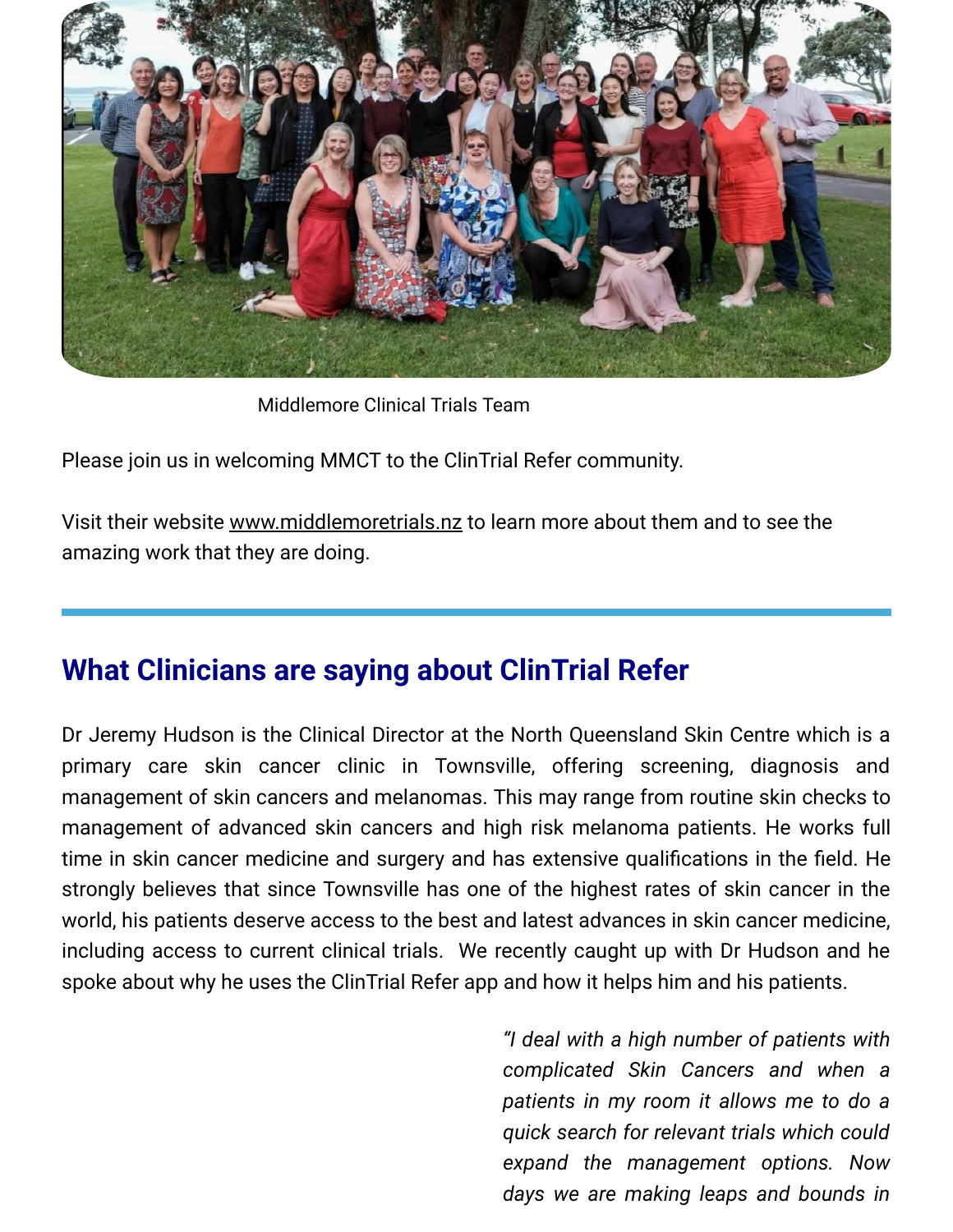

*the management of complex melanoma.* It's important to be able to find and offer *the latest advances to patients. As part of the doctor patient relationship it's good to be able to sit down with a person at the point of care and help them navigate all the options for managing their illness, and you* can give them the confidence that you are *looking at all the treatment options".*

### **Dr Jeremy Hudson**

MBChB, FRACGP, Advanced Certificate Skin Cancer Medicine & Surgery, Advanced Certificate Dermoscopy (Distinction) SCCA

We thank Dr Hudson for sharing his experience with the app. It gives us great satisfaction to know that the app is enhancing the way clinicians practice when it comes to reviewing treatment options for their patients. A full copy of a video interview with Dr Hudson will follow soon. Stay tuned.

If you would like to share your feedback on how and why you use the ClinTrial Refer app please email us at [raheela@clintrialreferapp.com.](mailto:raheela@clintrialreferapp.com?subject=My%20ClinTrialRefer%20story) We'd love to hear your feedback.

## **App News**

We are happy to announce that we have standardized the phase names in the app. You can now search and filter trials according to phase.

#### **What are Phases?**

Clinical trials proceed through different stages referred to as phases. A drug or treatment must pass through these phases to be approved for safe use in the community.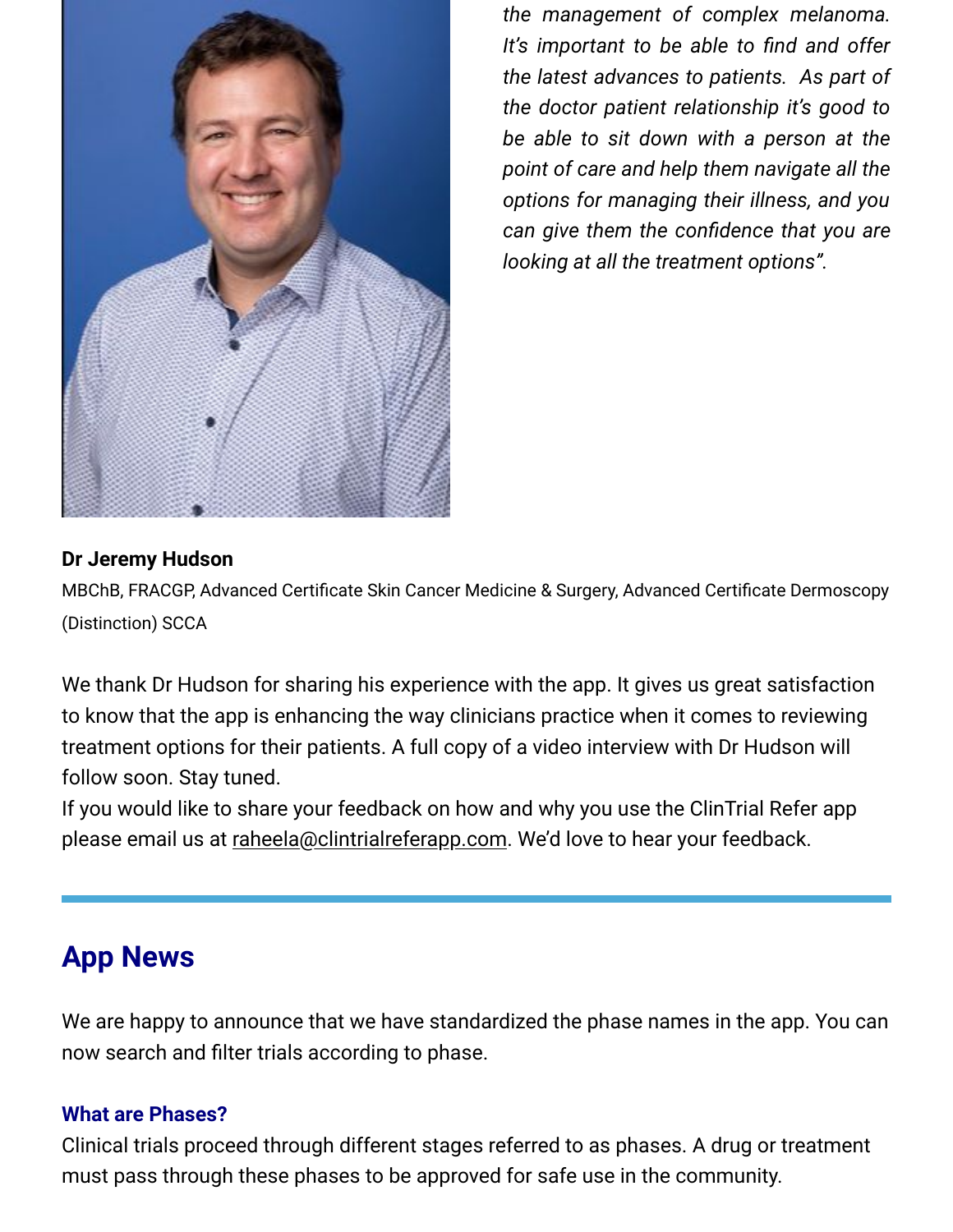**Phase 1** trials investigate new interventions in small groups of people (e.g. 20-80) They are often referred to as first in human studies and aim to identify a safe dose range and side effects of new treatments and interventions.

**Phase 2** trials aim to determine if new interventions are efficacious (if the treatment works as intended) and to further determine safety. These trials are performed in larger groups of people usually several hundred people.

**Phase 3** trials compare new treatments and interventions with other standard of care treatments or experimental interventions. Phase III studies continue to monitor adverse effects and data that will allow the treatment/intervention to be used safely. Phase 3 trials may involve several hundred to several thousand people.

**Phase 4** trials are conducted after a treatment/intervention has been marketed. Phase 4 trials monitor the effectiveness of an approved intervention in the general population and continue to collect information about adverse side effects over longer periods of time. They may also be used to investigate use of an approved treatment or intervention for a different condition or in combination with other therapies.

Start your search by following the steps in the diagrams below.

| <b>Search All Trials</b><br>Search for a trial using one or more filters | ᆖ     | $\leftarrow$<br>Reset Advanced Filters                               | $\leftarrow$<br><b>Reset Advanced Filters</b>                        |
|--------------------------------------------------------------------------|-------|----------------------------------------------------------------------|----------------------------------------------------------------------|
| My Saved Searches (1)<br>View your saved searches                        |       | <b>Advanced Filters</b><br>Search for a trial using advanced filters | <b>Advanced Filters</b><br>Search for a trial using advanced filters |
| Apply Search                                                             | Reset | Select mutation status and biomarker ▼                               | Select mutation status and biomarker ▼                               |
| Select primary sponsor                                                   | v     | Can healthy volunteers participate?<br>$\overline{\mathbf{v}}$       | Can healthy volunteers participate? $\blacktriangledown$             |
| Enter location                                                           | 9     | Select trial phase                                                   | Select trial phase                                                   |
| Select status                                                            | v     | Select minimum age<br>w                                              | N/A<br>Observational                                                 |
| Enter keywords                                                           |       | Select maximum age<br>v                                              | Phase 1                                                              |
| <b>Advanced Filters</b><br>Search for a trial using advanced             |       | <b>Apply Advanced Filters</b>                                        | Phase 1/Phase 2<br>Phase 2                                           |
| filters                                                                  |       |                                                                      | Phase 2/Phase 3                                                      |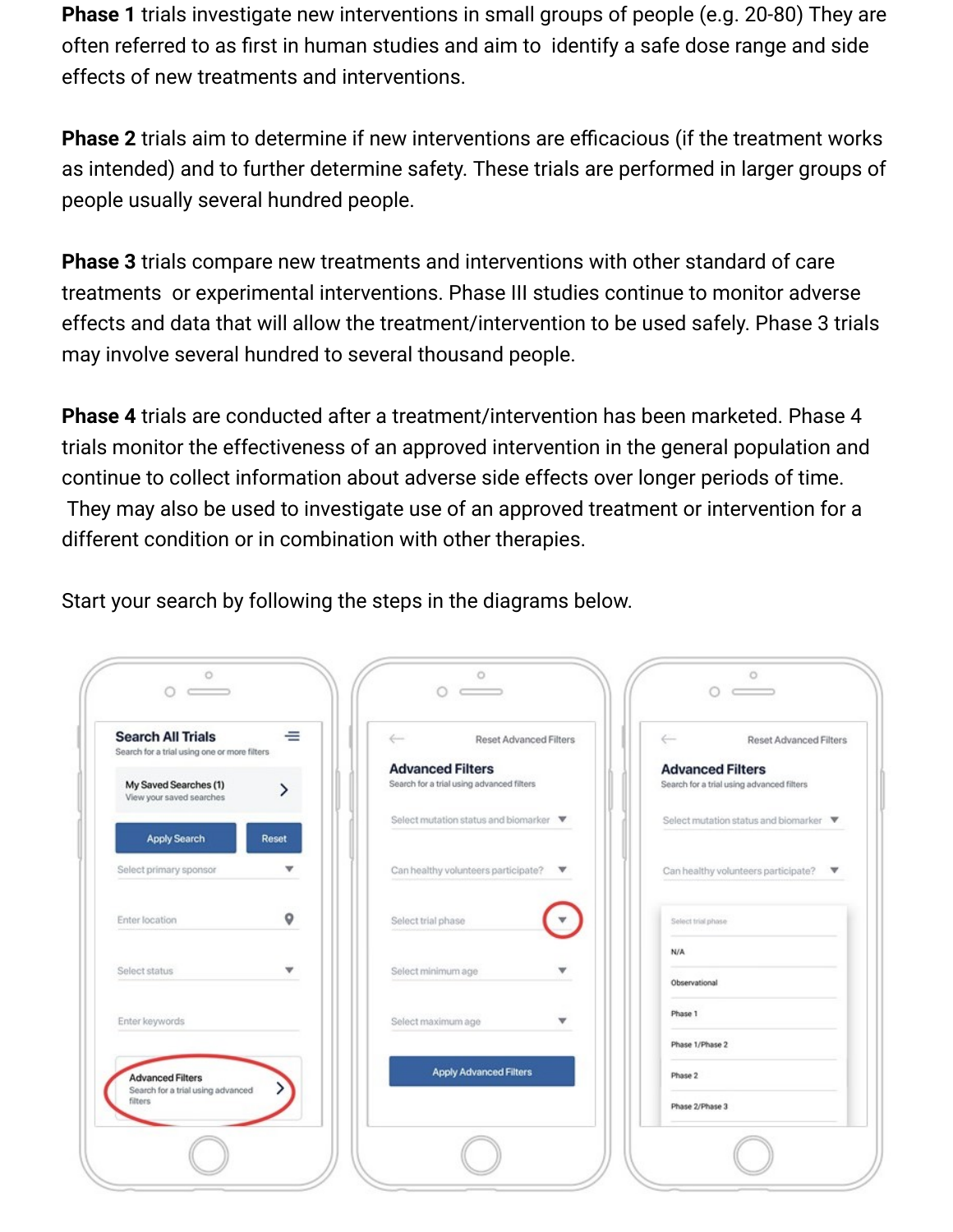### **Pass it on**

Did you know, the ClinTrial Refer app has a 'Share' feature that allows you to share trials with others?

To share a trial, follow these steps:

- 1. Open the trial of interest in your ClinTrial Refer app.
- 2. Click on the menu icon on the top right corner.
- 3. A drop-down menu will appear. Select 'Share with Others'.
- 4. You can share the trial via social media and email.
- 5. Links can be opened and viewed within the app on a mobile device.

| $\leftarrow$                                                                                                                                                                                                        | $\cdots$ | $\leftarrow$               | .                                                                                                                                                                                      | compose<br>↽                                                                                                                                             | ⋐<br>⊵                                                                                                                                        |  |
|---------------------------------------------------------------------------------------------------------------------------------------------------------------------------------------------------------------------|----------|----------------------------|----------------------------------------------------------------------------------------------------------------------------------------------------------------------------------------|----------------------------------------------------------------------------------------------------------------------------------------------------------|-----------------------------------------------------------------------------------------------------------------------------------------------|--|
| <b>BRCA-P</b>                                                                                                                                                                                                       |          | <b>BRCA-P</b>              | Share with Others                                                                                                                                                                      | From                                                                                                                                                     |                                                                                                                                               |  |
| 2017-002505-35                                                                                                                                                                                                      |          | 2017-002505-35             | Save for Later                                                                                                                                                                         | To                                                                                                                                                       |                                                                                                                                               |  |
| Phase 3<br>Open                                                                                                                                                                                                     |          | Phase 3                    | <b>Report Issue</b>                                                                                                                                                                    | <b>ClinTrial Refer App</b>                                                                                                                               |                                                                                                                                               |  |
| A Randomized, Double-Blind, Placebo-<br>Controlled, Multi-Center, International Phase<br>3 Study to determine the Preventive Effect of<br>Denosumab on Breast Cancer in Women carrying<br>a BRCA1 Germline Mutation |          | a BRCA1 Germline Mutation  | A Randomized, Double-Bring, Pracepo-<br>Controlled, Multi-Center, International Phase<br>3 Study to determine the Preventive Effect of<br>Denosumab on Breast Cancer in Women carrying |                                                                                                                                                          | Hey, Click on the link below to view the<br>details of the trials<br>BRCA-P, A Randomized, Double-Blind,<br>Placebo-Controlled, Multi-Center, |  |
| Eligibility                                                                                                                                                                                                         |          | Eligibility                |                                                                                                                                                                                        | International Phase 3 Study to determine<br>the Preventive Effect of Denosumab on<br>Breast Cancer in Women carrying a<br><b>BRCA1 Germline Mutation</b> |                                                                                                                                               |  |
| <b>Trial Summary</b>                                                                                                                                                                                                |          | <b>Trial Summary</b>       |                                                                                                                                                                                        | https://link.clintrialreferapp.com?                                                                                                                      |                                                                                                                                               |  |
| <b>Available Locations</b>                                                                                                                                                                                          |          | <b>Available Locations</b> |                                                                                                                                                                                        | apn=com.clintrialrefer.app&ibi=com.ios.c<br>lintrialreferapp&isi=1475066830&link=htt<br>ps%3A%2F%2Fweb.clintrialreferapp.com                             |                                                                                                                                               |  |
| <b>Other Details</b>                                                                                                                                                                                                |          | <b>Other Details</b>       |                                                                                                                                                                                        | %3FtId%3D19090268%26appId%3D26                                                                                                                           |                                                                                                                                               |  |
| <b>Primary Sponsor</b>                                                                                                                                                                                              |          | <b>Primary Sponsor</b>     |                                                                                                                                                                                        |                                                                                                                                                          |                                                                                                                                               |  |
| $\circ$<br><b>Austrian Breast &amp; Colorectal</b><br>Cancer Study Group                                                                                                                                            |          | O<br>Concer Study Group    | <b>Austrian Breast &amp; Colorectal</b>                                                                                                                                                |                                                                                                                                                          |                                                                                                                                               |  |

# **Would you like to be an inspiration for someone?**

Share your story if you have taken part in a clinical trial or supported someone through a